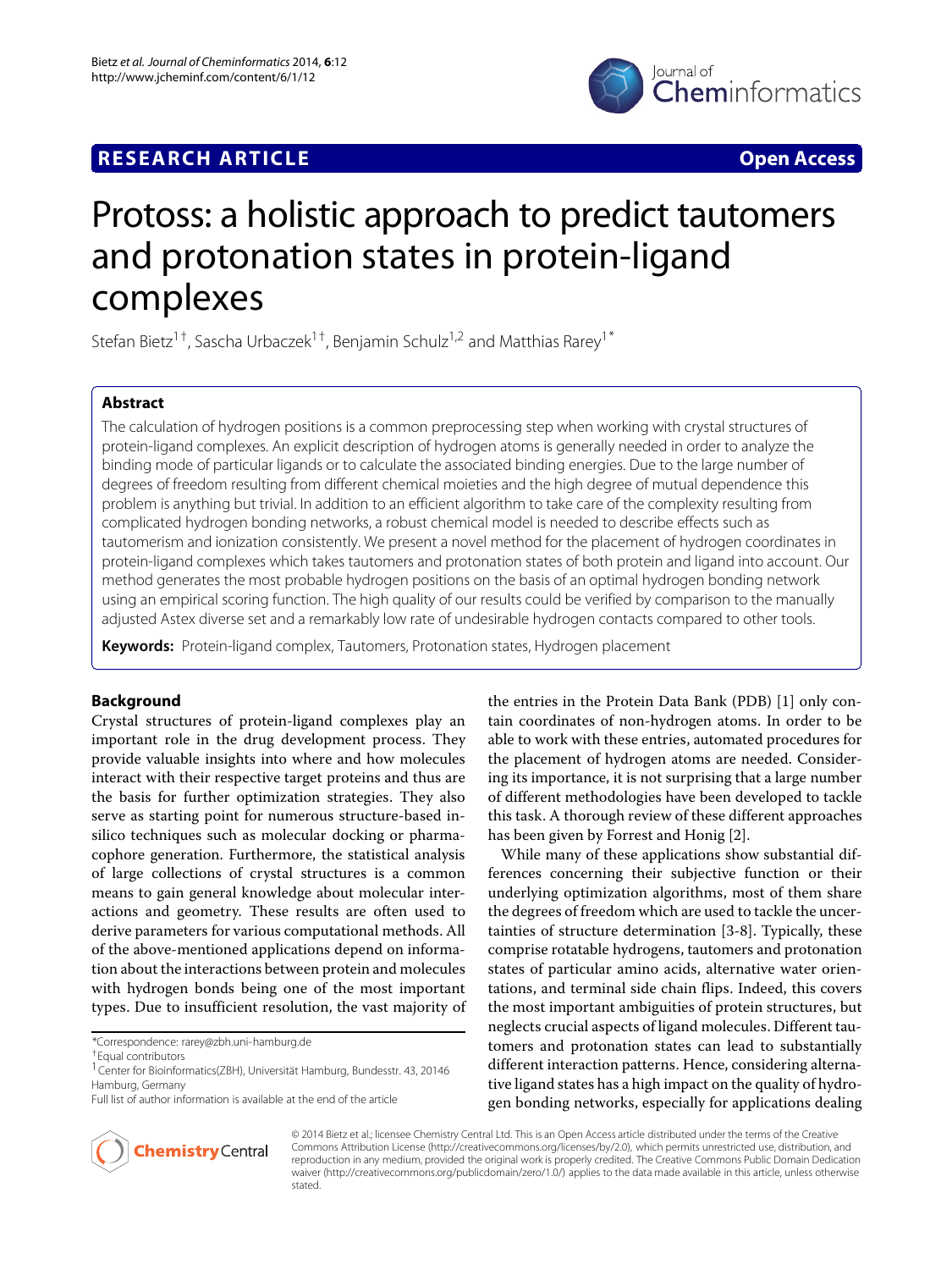with ligand binding. Neglecting these degrees of freedom might easily lead to erroneous predictions, including the omission of relevant hydrogen bonds and the generation of hydrogen clashes. Nevertheless, targeting this problem has not drawn much attention in the literature yet. This might be reasoned in a deviating focus of most hydrogen prediction tools, which concentrate rather on the whole protein than on single binding sites, but it might also reflect the difficulty of properly modeling complex phenomena like tautomerism and ionization of arbitrary organic molecules. However, some of the more recently developed methods consider these effects at least to some extent.

Protonate 3D [\[9,](#page-10-4)[10\]](#page-10-5) has been developed for the prediction of hydrogen coordinates as a preprocessing step to structure-based computational applications, e.g. proteinligand docking or molecular dynamics. Beside wellestablished degrees of freedom for protein side chains, it is also capable of considering selected alternative states of other chemical groups. This is technically realized by a SMARTS [\[11\]](#page-10-6)/SMILES [\[12\]](#page-10-7)-based template collection stored in a predefined parameter file which must explicitly contain all tautomeric and protonation states that should be considered for a specific chemical group. Furthermore, Protonate 3D uses a prioritizing branch-and-bound algorithm in combination with a preceding dead-end elimination to handle the state space optimization problem and a force field based energy model including additional terms for tautomerism and ionization effects.

The modeling and simulation suite YASARA [\[13](#page-10-8)[,14\]](#page-10-9) provides a sub-module for the prediction of hydrogen coordinates which is able to consider alternative protonation states and tautomers of non-protein-like chemical substructures. Similarly to Protonate 3D, a configuration file contains template definitions for different potential states of these substructures represented as SMILES strings. Its default collection of considered substructures is a little more comprehensive, but its generality is still limited by the fact that all molecular states have to be explicitly defined. The optimization problem is tackled with an algorithm, originally developed for side chain prediction, which combines a dead-end elimination, a branch-and-bound backtracking, and a graph decomposition approach [\[15\]](#page-10-10). Interestingly, the underlying empirical scoring model, in contrast to most other hydrogen prediction tools, targets a minimization of the amount of unsaturated hydrogen bond donors or acceptors instead of a maximization of the number of attractive interactions.

We present a novel method for the placement of hydrogen coordinates in protein-ligand complexes. By using the consistent chemical description provided by the NAOMI model [\[16\]](#page-10-11), tautomeric and protonation states of both protein and ligand are handled consistently. The method is a substantial extension of Protoss [\[17\]](#page-10-12) which has been

developed earlier. The optimal hydrogen bonding network is determined on the basis of the quality of all possible hydrogen bonds in combination with the stability of the involved chemical groups. There is to the best of our knowledge no other method described in the literature which is able to handle the degrees of freedom for protein and ligand in an comparable generality.

## **Methods**

The purpose of the presented method is the generation of the most probable hydrogen placement for a given protein-ligand complex. The underlying optimization procedure is based on an empirical scoring scheme designed to identify an optimal hydrogen bonding network. This scheme takes both the quality of hydrogen bond interactions and the relative stability of different chemical species into account. The procedure is performed in separate steps which will be explained in detail in the following sections. Due to the exceptional importance of the PDB as source for input structures, we have added a subsection in which the necessary preprocessing steps for working with PDB files are discussed.

## **Input from PDB files**

In contrast to most other chemical file formats, the PDB format [\[18\]](#page-10-13) does not include any information about bond orders or atom types so that these properties must be derived directly from the provided atomic coordinates. In case of biological macromolecules, e.g., proteins, this process can be considerably facilitated by using structural templates for standard residues. The necessary data for both the subdivision of proteins into residues and the identification of particular atoms is provided in the coordinate section of the PDB format. In case of incomplete residues, the missing atoms are topologically added in order to ensure an accurate description. They will, however, not have valid coordinates and are thus ignored during the calculation of interactions. For the large and steadily growing number of different small molecules in the PDB, predefined structural templates are generally not a viable option. In this case a generic method for the construction of molecules from three-dimensional coordinates is needed. This evidently also applies to nonstandard residues for which no predefined template is available. We use a method based on the NAOMI model for that purpose [\[19\]](#page-10-14). Both strategies eventually result in isolated components which have to be connected in order to build the complete protein structure. The connection of standard residues with peptidic bonds is again handled with recourse to predefined templates. All other types are based on a procedure similar to that used for the generic construction from three-dimensional coordinates. The only difference is that the method is applied to a substructure rather than the complete molecule. In this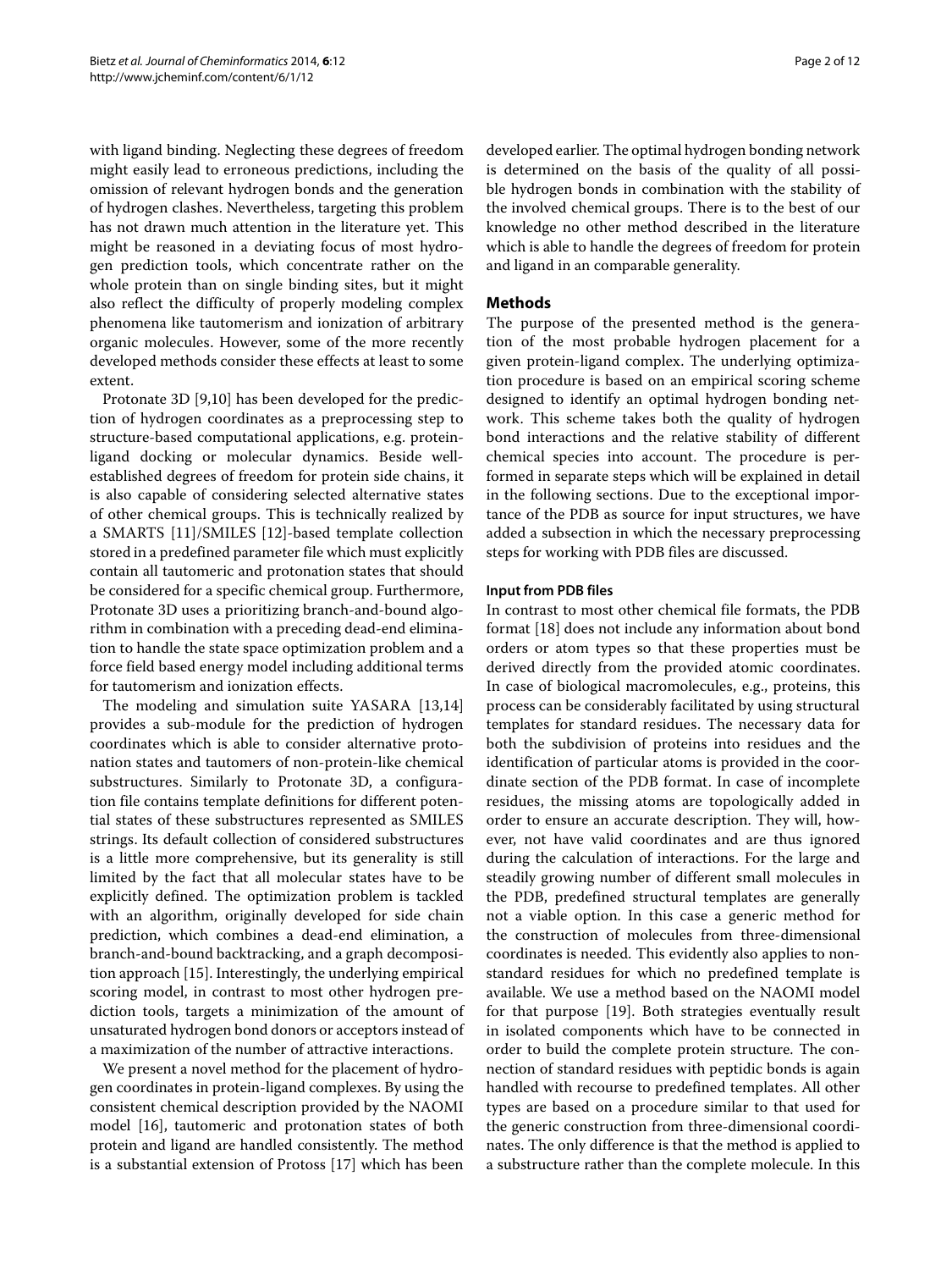way the consistent description of molecules can be used to reliably handle the integration of residues into proteins. The description of both proteins and molecules is based on the NAOMI model, meaning that consistent atom type and bond order information is available throughout the next steps.

#### **Initial hydrogen positions**

Initial hydrogen coordinates are calculated on the basis of idealized geometries provided by the atom types of the NAOMI model. These geometries reflect the hybridization states of the respective atoms and are based on the general concepts of VSEPR theory [\[20\]](#page-10-15). In combination with the coordinates of the covalently-bound nonhydrogen atoms, knowledge about the atom's hybridization state can be used to calculate reasonable positions for hydrogens. The concrete orientation of the respective hydrogen bonds is in many cases unambiguously determined by the constraints imposed by the atom's local geometry. In case of an sp3 hybridized carbon atom with three non-hydrogen bonds, for instance, the direction of the bond coincides with the connection line to the unoccupied vertex position of the underlying tetrahedron. There are, however, a few cases for which multiple acceptable orientations exist. The most prominent examples in protein-ligand complexes are isolated atoms (e.g. water), terminal atoms (e.g. alcohols, acyclic amines) and particular types of ring atoms (e.g. cyclic secondary amines). In these cases the orientation of hydrogens cannot be unambiguously derived from the heavy atom skeleton of the respective molecule. The final decision can only be made under consideration of all chemical moieties in close vicinity so that only preliminary positions can be calculated at this point. Another type of ambiguity arises with respect to the initial tautomeric and ionization states of both residues and ligands as these will obviously influence the corresponding hydrogen positions. For this purpose the normalization procedures described in [\[21\]](#page-10-16) are applied prior to the generation of initial hydrogen coordinates. Free amino and acid groups of residues resulting from chain breaks are a special case. If the PDB file does not indicate that these residues are in fact terminal, they will be treated internally as incomplete parts of an amide bond and thus kept in their neutral state. At the end of the procedure, each hydrogen atom in the protein will have three-dimensional coordinates which are in accordance with the hybridization states of the respective bond partners. In case of multiple alternatives, these preliminary positions, however, are just needed for technical reasons and will be adapted in later steps.

## **Enumeration of alternative hydrogen positions**

Based on the initial assignment of hydrogen positions, tautomers and protonation states, substructures with variable hydrogen positions in both protein and ligand are identified. The considered types of variability are rotations of terminal hydrogen atoms, potential side-chain flips for specific residues, alternative tautomeric forms, different protonation states, and alternative orientations of water molecules. For each substructure, all different placements of hydrogen atoms, called alternative modes in the following, are enumerated (see Figure [1](#page-2-0) for examples). In contrast to the previously published Protoss version, tautomeric and protonation states for small molecules and non-standard residues are also taken into account. These are generated using the valence state combination model presented in a separate publication [\[21\]](#page-10-16). Since the details of these calculations are beyond the scope of the presented method, we will only give a short overview with focus on those aspects relevant in the current context. The workflow starts with the partitioning of the molecule into non-overlapping substructures which correspond for the most part to conjugated ringsystems and functional groups. In some cases substituents, e.g., alcohols and amines, are considered as part of a ringsystem as they are necessary for the consistent generation of tautomers. The partitioning is retained throughout the following steps as it reflects the dependency between the hydrogen positions for the atoms in the substructures. These will be referred to as Variable Mode Regions (VMR) in the following. Protonation states and tautomers are enumerated for each VMR individually and stored in form of a list containing the alternative modes together with an integer-based score. These scores provide an order of preference which is crucial when deciding if the default mode of a VMR should be changed in order to optimize the hydrogen



<span id="page-2-0"></span>either be protonated and positively charged or neutral. In the latter case the hydrogen atom can occupy two distinct positions. The imidazole ring **(C)** can either occur as one of the two different tautomeric species or in its ionized form. In contrast to the other examples the VMR contains multiple atoms in this case.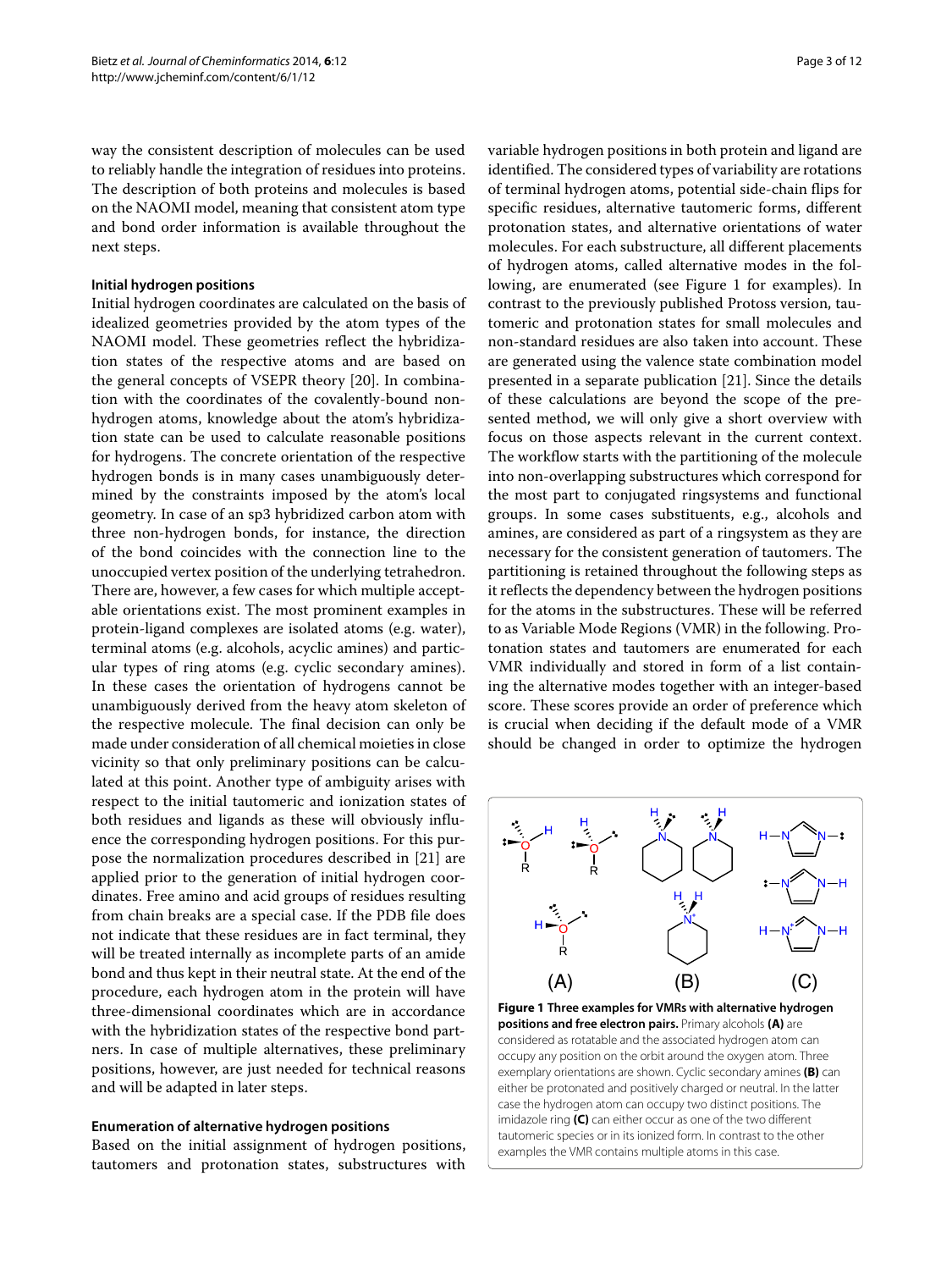bonding network. The underlying scoring scheme is based on the identification of predefined structural fragments in the respective modes of the VMRs. Each fragment corresponds to a different tautomeric form or protonation state and is associated with a partial score. The total score of the mode is calculated as the sum of these individual contributions. In case of ringsystems the score comprises contributions from each ring and its respective substituents. Scores for functional groups are either generated by matching the whole group directly, which is the usual case, or by partitioning the group into subgroups and adding the scores of the smaller subgroups. The values for the individual contributions of the respective substructures have been derived from different pairs of tautomers for which the preference was experimentally known and from  $pK_a$  tables.

#### **Hydrogen bond interactions**

Since Protoss is designed to identify the best hydrogen bonding network, it requires structural information for the evaluation of potential polar interactions. Therefore, each mode is internally represented as a set of interaction surfaces, originally developed in the context of molecular docking [\[22\]](#page-10-17). This is shown in Figure [2](#page-3-0) (A) for the straightforward case of a rotatable hydroxyl group. Each mode includes one interaction surface associated with the orientation of the hydrogen atom (donor surface) and two additional interaction surfaces associated with the atom's free electron pairs (acceptor surface). The modes for a secondary amine are shown in Figure [2](#page-3-0) (B) in order to exemplify the handling of protonation states. In this case the number of donor and acceptor surfaces of each mode is not necessarily identical. Modes for tautomeric states introduce a higher complexity since they involve hydrogen positions at multiple atoms simultaneously. The corresponding modes for an

<span id="page-3-0"></span>

imidazole moiety are shown in Figure [2](#page-3-0) (C). In this case, only specific combinations of interaction surfaces are considered reflecting the different tautomeric states of the molecule. These combinations are derived from the alternative modes for the VMRs generated in the previous step.

The objective function for the evaluation of the hydrogen bonding network comprises, as in the previous Protoss version, the analysis of hydrogen bonds as well as metal interactions. In order to prevent the generation of undesirable contacts of polar groups in the proteinligand interface, the scoring function has been extended by an additional term for the assessment of repulsive contributions such as donor-donor, donor-metal, or acceptoracceptor contacts. The interaction quality is for both cases, attractive and repulsive interactions, determined by a geometric criterion which measures the relative orientation of two interaction surfaces (see [\[22\]](#page-10-17)). However, in contrast to hydrogen bonds and metal interactions, repulsions have naturally a destabilizing influence on the total energy of the hydrogen bonding network.

#### **Optimization procedure**

The optimization procedure is based on two main aspects, namely the scoring of hydrogen bond interactions and the resolution of dependencies in the hydrogen bonding network. The latter is represented by a graph structure in which each node corresponds to a single VMR with all its associated alternative modes. Edges between nodes are formed if there exists at least one relevant interaction between the atoms of the respective VMRs. This is determined by a geometric criterion. In the first step, the scoring phase, the alternative modes of each node are assigned a base score which is composed of an intrinsic stability contribution reflecting the preference of the respective tautomeric form or protonation state it represents and a term for the interaction energies with all non-variable parts of the complex. The value of the stability contribution is derived from the score calculated by the generic scoring scheme described above. Each edge contains a matrix that stores an interaction score for each combination of modes of its two incident nodes. In the second step, the optimization phase, a combination of a cycle decomposition and a dynamic programming algorithm is used to find an optimal hydrogen bonding network by minimizing the total score and selecting a distinct mode for every VMR. For a set of selected modes *M*, the total score is therefore calculated by Equation [1.](#page-3-1)

<span id="page-3-1"></span>
$$
totalScore(M) = \sum_{m \in M} baseScore(m) + \sum_{m,n \in M} (interactions(m,n) + repulsions(m,n))
$$
\n(1)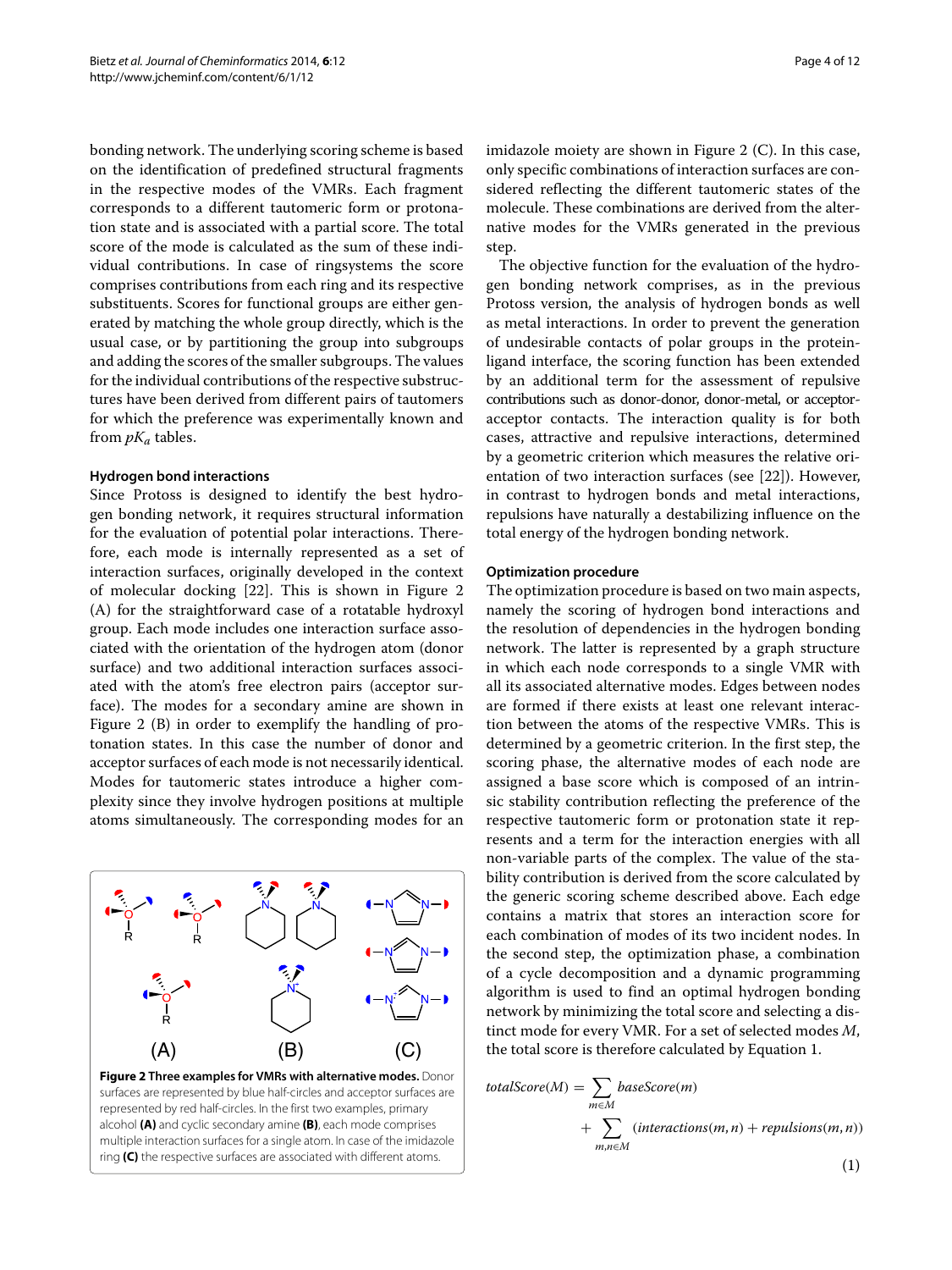Further details about the optimization procedure can be found in a previous publication [\[17\]](#page-10-12). Finally, the optimized coordinates of all variable hydrogen atoms are generated by transferring the structural information of the individual modes back onto the protein-ligand complex.

### **Results and discussion**

## **Tautomeric frequencies**

Most hydrogen prediction tools for protein-ligand complexes only handle tautomerism for moieties from proteinogenic amino acids or by explicit lists of substructure transformation rules. In order to demonstrate the insufficiencies of this approach, we counted all substructures contained in the Ligand Expo database (accessed Jan 3, 2014) [\[23\]](#page-10-18), for which we were able to identify sensible alternative tautomers or protonation states. Furthermore, we split the set into two groups. First, the set of functional groups which also appear in protein side chains, namely carboxylates, primary amines, and imidazoles (classical VMRs). Second, all other functional groups and conjugated substructures for which more than one sensible state could be created (advanced VMRs). Rotational degrees of freedom were neglected for this analysis.

We found that only 19% of the Ligand Expo database molecules did not show any VMR with alternative tautomers or protonation states. Furthermore, 17% of all molecules only contain substructures from the classical VMRs set. For all other molecules, at least one advanced VMR was observed.

Overall, we found 1802 structurally different, canonical VMR types. In order to analyze the relevance of these different substructures, we first sorted the list of VMRs according to the portion of molecules containing the respective VMR and then plotted the amount of molecules whose variability with respect to tautomerism and protonation can be completely described by a set of the *k* most frequent VMRs (see Figure [3\)](#page-4-0). The results show that, e.g.,

a set of approximately 430 substructures is required to consider the full variability for 90% of all molecules in the Ligand Expo database. In general, the curve progression clearly illustrates the strong dependency of low prediction error rates on the consideration of a wide range of chemical substructures.

Figure [4](#page-5-0) additionally depicts the absolute amount of different VMRs for various chemical classes. This classification demonstrates that the high amount of different VMRs is mostly reasoned in the diversity of aromatic substructures. The difficulty of correctly treating more complicated substructures, such as annulated aromatic ringsystems, motivates a generic approach for handling tautomerism.

#### **Undesirable contacts**

One of the primary requirements on hydrogen placement is to avoid the generation of undesirable contacts such as close donor-donor, donor-metal or acceptor-acceptor interactions. In order to evaluate the effect of considering alternative protonation and tautomeric states on this issue, we analyzed the occurrence of undesirable contacts in the results of the hydrogen prediction tools Protonate 3D (as implemented in MOE 2013.08 [\[10\]](#page-10-5)), YASARA (version 13.9.8 [\[14\]](#page-10-9)), and Protoss. The latter was used in two alternative versions, with and without an analysis of alternative tautomers and protonation states. Apart from that, all tools were applied with default settings. The sc-PDB database v.2012 [\[24\]](#page-10-19) served as basis for this test, as it constitutes a comprehensive and diverse database of pharmacological relevant protein-ligand complexes. However, as the protein files provided by the sc-PDB do not contain water molecules, we used the corresponding original files from the PDB instead. The sc-PDB v.2012 consists of all in all 8077 protein-ligand complexes. Nine of them were not available in the PDB anymore (November 2013) and have therefore been excluded. The remaining 8068 structures

<span id="page-4-0"></span>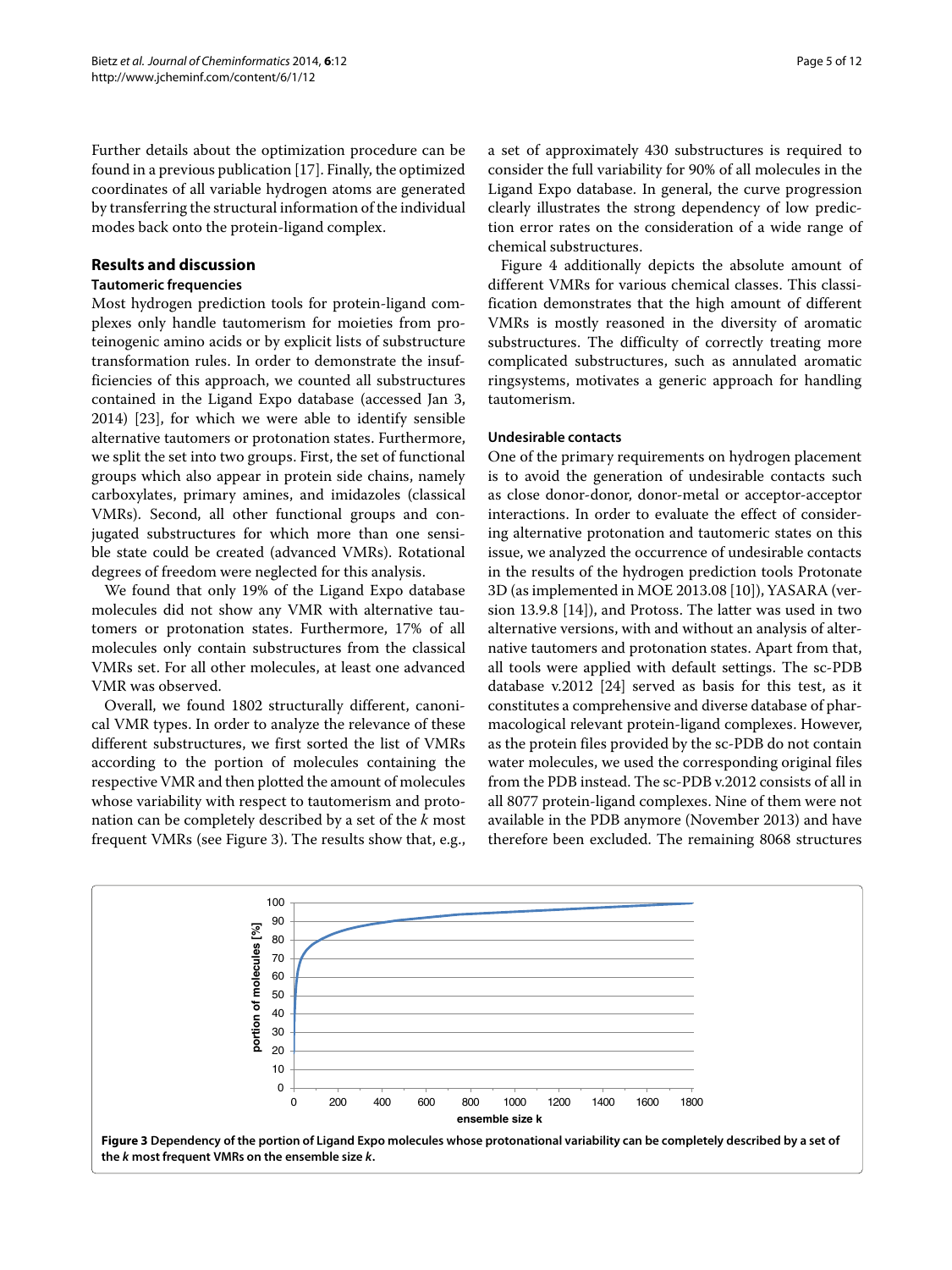

<span id="page-5-0"></span>were further processed by a clean-up step removing all existing hydrogen atoms, atom duplicates, and overlapping entities in order to reduce possible error sources which might bias the hydrogen prediction and validation experiments. This procedure comprises a series of atom entry filtering steps which were processed in the following order. First, all hydrogen atom entries were erased. Second, all residue entries were identified that overlap with the reference ligand. In this and all following cases, an overlap was defined as an atom distance of equal or less than 1 Å. Furthermore, an overlapping residue entry was defined to represent a part of the reference ligand if for each of its atom entries the closest atom of the reference ligand has a maximum distance of 1 Å and the same chemical element type. (This rather fuzzy matching criterion was chosen because some sc-PDB ligands are shifted or have a slightly different conformation compared to the original PDB structure). Otherwise the overlapping entry was removed. If an overlapping residue entry contains alternate locations we only kept that conformation which fits the reference ligand best. In case that the best conformation does not fulfill the matching criterion, the residue entry was only retained if the first alternate location has no overlap with the reference ligand. In the third step, all other atom entries were checked for alternate locations and only the first position per atom was kept. In a final step, all residue entries were dropped, which overlap with any preceding entry in the file or exhibit an internal atom overlap.

In 27 cases this cleanup procedure led to a partial or total removal of the reference ligand's heavy atoms, e.g. if the sc-PDB ligand, compared to the original PDB structure, exhibits a different conformation, deviating element, additional atoms, or an internal atom overlap. Therefore these structures were also removed.

For the remaining set of 8041 files, all three tools were used to add new hydrogen atoms and to optimize the

hydrogen bonding networks. As the Yasara version used in this study shuts down during the prediction for one complex (3ptq), this structure was also excluded. Eventually, the results were scanned for undesirable contacts, which were defined as follows: All oxygen and nitrogen atoms of the ligand or the active site  $(6.5 \text{ Å}$  around the ligand) which have at least one hydrogen bound were considered as hydrogen bond donors. Two hydrogen bond donors are defined to form an undesirable contact if the hydrogen atom distance is equal or less than a certain threshold. Likewise, an undesirable contact between a donor and a metal ion is determined on the basis of the hydrogenmetal distance (see Figure [5\)](#page-6-0). For both cases, exactly one of the counterparts had to be part of the ligand. Beside this simple distance criteria, we also analyzed both types of contacts under consideration of additional measures, namely the heavy atom distance and the angles formed by both heavy atoms and one of the hydrogens (see Figure [6\)](#page-7-0). We also defined different threshold sets to investigate the dependency of the error frequency on the precision of the interaction criterion. All used precision levels and their respective thresholds are listed in the tables in Figure [5](#page-6-0) and Figure [6.](#page-7-0) Although an additional investigation of acceptor-acceptor contacts could provide further insights, we explicitly avoided this analysis, because acceptor orientations cannot be analyzed without interpreting the input data on the basis of geometric assumptions of an internal chemical model, which would compulsorily influence the evaluation. Overall, the possibly most conspicuous and expected finding is that the error frequency increases with decreasing precision of the interaction criterion. This effect can be observed for all prediction tools. The higher rate of undesirable contacts for the Protoss version without tautomer analysis throughout all precision levels clearly demonstrates the benefit of considering tautomerism and protonation states for the performance of hydrogen prediction.

#### **Comparison to manual adjustment**

Ultimately, a hydrogen prediction tool should be validated against experimental data. Unfortunately, there is only a very limited amount of experimental data that might be used for such an evaluation due the difficulties of determining hydrogen coordinates with X-ray crystallography.

As a result of the insufficient amount of experimental data, we intend to demonstrate the properness of our approach on the basis of the Astex diverse set [\[25\]](#page-11-0) (Astex Set). This collection of 85 protein-ligand complexes, which was developed for the validation of docking performance, contains ligands which are manually adjusted with respect to their protonation and tautomeric states. Therefore, the Astex Set seems to be suitable for a verification of predicted ligand states. For each target structure in the dataset, the original file was retrieved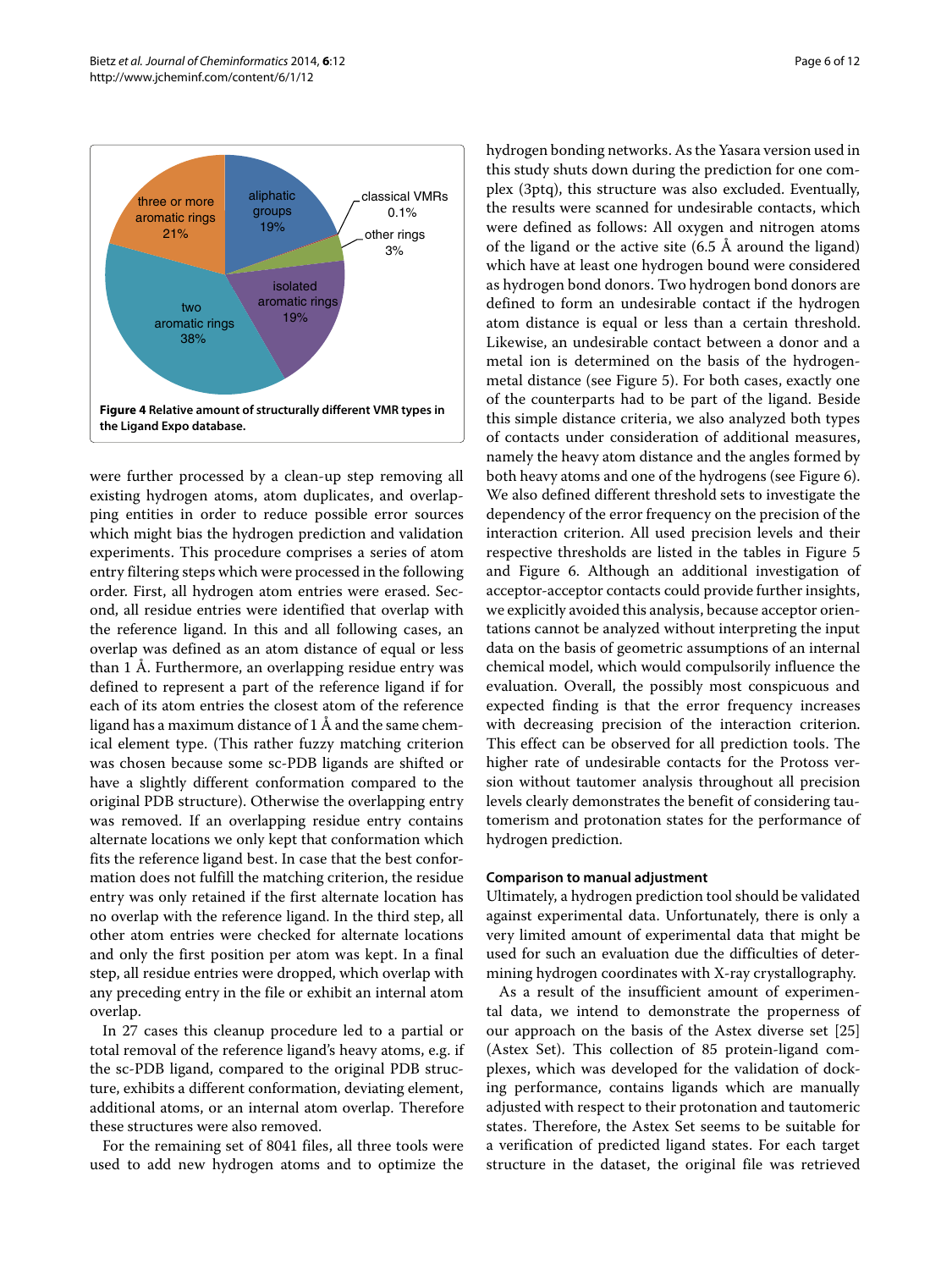

<span id="page-6-0"></span>from the PDB, preprocessed as described in the previous section (removing existing hydrogen atoms, atom duplicates, and overlapping entities) and given to Protonate 3D, YASARA, and Protoss for generating new hydrogens as well as their coordinates. The results were then written to PDB files and compared to the ligand topology given in the Astex Set.

The topological ligand comparison was realized by a simple string comparison of Unique SMILES [\[26\]](#page-11-1). However, as the bond orders of the internal molecule representation that was used for the Unique SMILES generation are derived from PDB files, there is still a theoretical risk of misinterpreting the molecular topology. Therefore, all automatically detected deviations where additionally confirmed by visual comparison to the graphical molecular representations of the respective tools.

The deviating solutions are classified according to the deviation type, thus whether the solution constitutes a different tautomer, protonation state, or redox form. Furthermore, the quality of the hydrogen bonding network with respect to undesirable contacts and missing a hydrogen bonds is analyzed. Since a different redox form constitutes a more serious problem, the latter aspect is only evaluated for deviating tautomers and protonation states. In contrast to erroneous redox forms, deviating protonation or tautomeric states are not necessarily incorrect. However, a worse hydrogen bonding network is at least a strong hint that the respective structure is inferior. A hydrogen bond was defined by a maximum heavy atom distance of 3.5 Å and a minimal donor-hydrogen-acceptor angle of 150°. Undesirable contacts were defined on the basis of precision level 2 (\*\*) (see Figure [5\)](#page-6-0).

Figure [7](#page-7-1) illustrates the amount of accordant and deviating ligand states as well as the five classes of the deviating solutions. For all of the three hydrogen prediction tools, the set of proposed solutions which are in accordance with the ligand states in the Astex Set (depicted in green)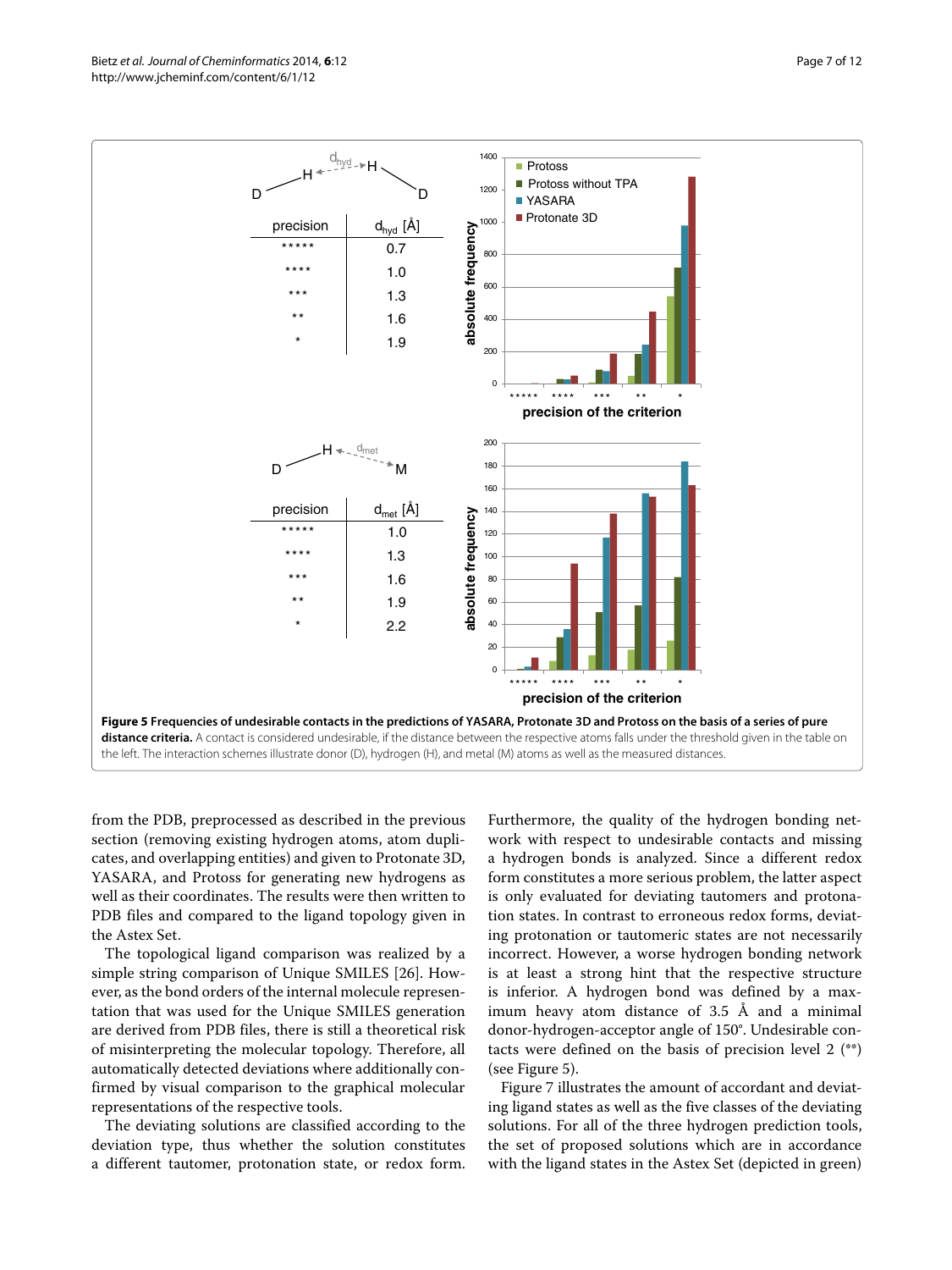

<span id="page-7-0"></span>constitutes the major portion. A closer look to the fractions of different tautomers and protonation states which form less interactions or even undesirable contacts (light and dark red), as well as incorrect redox forms (purple) demonstrate the importance of a comprehensive initialization of ligand molecules. A comparison to the Protoss version which does not execute an analysis of tautomers and protonations state (TPA) demonstrates the reduction of critical cases and hence, also the ability of resolving erroneous prediction performance.

The classification is also illustrated by the following case studies taken from the Astex Set. Given the complex of the human thyroid receptor beta ligand-binding domain and its 6-azauracil-based ligand from PDB structure 1n46 [\[27\]](#page-11-2), Protoss proposes a negatively charged state of the azauracil moiety which is able to form three

<span id="page-7-1"></span>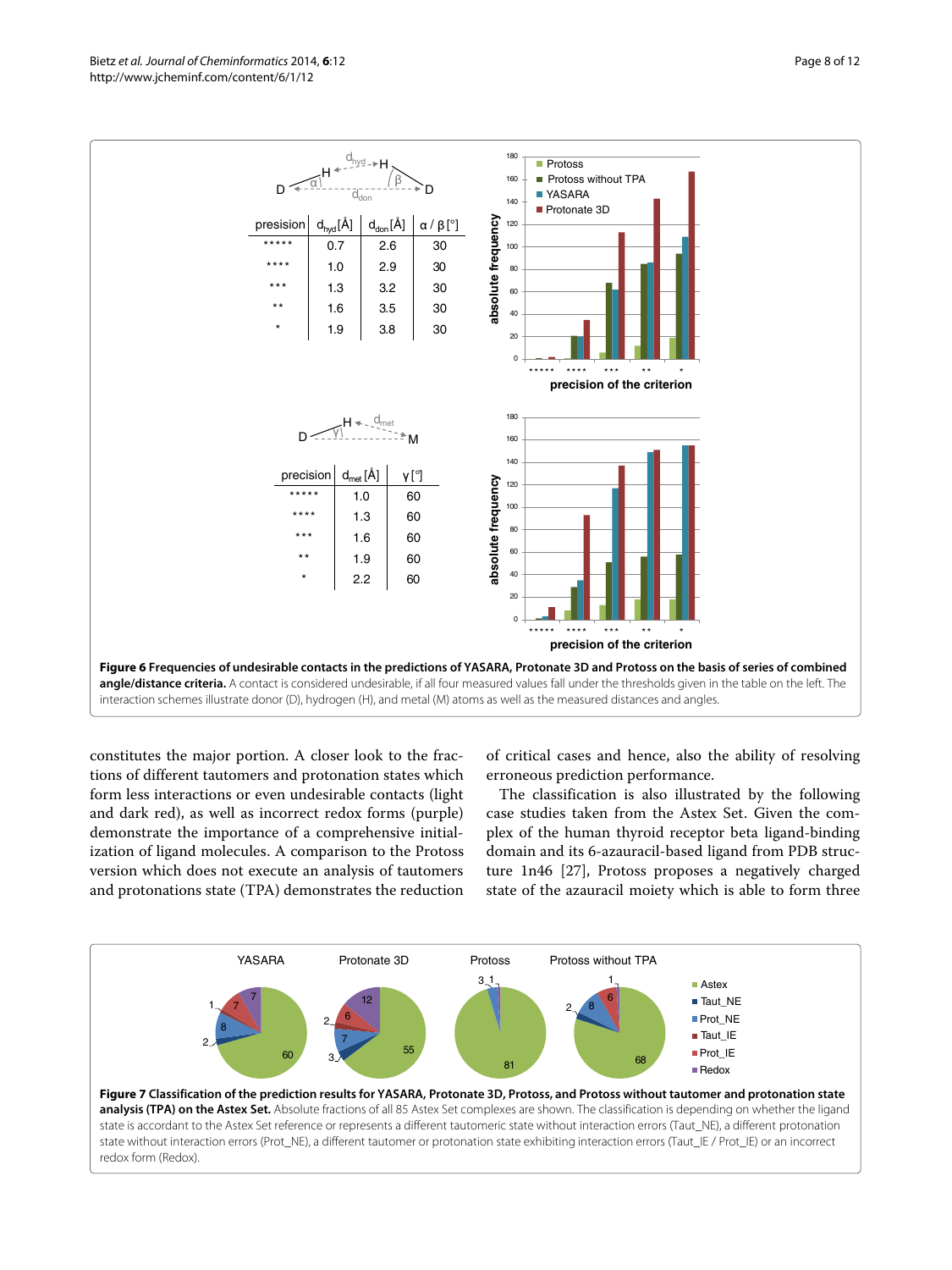hydrogen bonds with the surrounding arginine residues (see Figure [8\)](#page-8-0). This prediction is in accordance with the ligand state given by the Astex Set. In contrast to this, Protonate 3D chooses a neutral ligand state and deprotonates Arg320 instead. Although this leads to the same number of hydrogen bonds, considering the *pKa* values of 6-azauracil ( $pK_a = 6.9$  [\[28\]](#page-11-3)) and the protonated arginine side chain ( $pK_a = 12.5$  [\[29\]](#page-11-4)) this solution seems to be less likely. YASARA neither deprotonates the azauracil moiety nor the guanidinium of Arg320 which leads to the loss of a hydrogen bond and simultaneously to the formation of a close donor-donor contact with a hydrogen distance of 1.20 Å. Figure [8](#page-8-0) also depicts the solutions for serine/threonine-protein kinase Chk1 complexed with a furanopyrimidine inhibitor (2br1) [\[30\]](#page-11-5). While both Protoss and YASARA successfully reproduce the state of the reference ligand, which is stabilized by a hydrogen bond to the backbone of Cys87 and an internal interaction with a hydroxyl group, Protonate 3D selects a different tautomer. Thereby, the hydrogen bond to Cys87 is replaced by a contact of two donors with a hydrogen distance of 1.21 Å.

All in all there are only four cases where Protoss produces a ligand state that differs from the reference given by the Astex Set. However, we did not observe a missing hydrogen bond or an undesirable contact in any of these binding sites. For an inhibited thrombin complex (1oyt, not shown) [\[31\]](#page-11-6) Protoss proposes a protonated nitrogen in contrast to a neutral state in the Astex Set. However, this does not change the quality of the hydrogen bonding network since this atom is not involved in a polar interaction. In case of an adenosine deaminase structure complexed with a non-nucleoside inhibitor (1uml, not shown) [\[32\]](#page-11-7), Protoss protonates an imidazole ring of the ligand, which enables the formation of a hydrogen bond to Asp296. The same interaction can be found in the Astex Set structure, though here the hydrogen is located at Asp296 instead. In another example, shown in Figure [9,](#page-9-0) Protoss chooses a double protonated state of a piperazine ring (1t46) [\[33\]](#page-11-8). This can be explained by the fact that only conjugated ring systems are handled as a unit, while polar groups in others rings are treated separately. Here, only Protonate 3D identifies the more likely single protonated state. YASARA also



<span id="page-8-0"></span>**Figure 8 Exemplary comparison of YASARA, Protonate 3D and Protoss predictions on two complex structures from the Astex Set (PDB codes 1n46 and 2br1).** Hydrogen bonds are depicted as green dashed lines. Undesirable contacts are indicated by red arrows. The frame coloring corresponds to the classification depicted in Figure [7.](#page-7-1)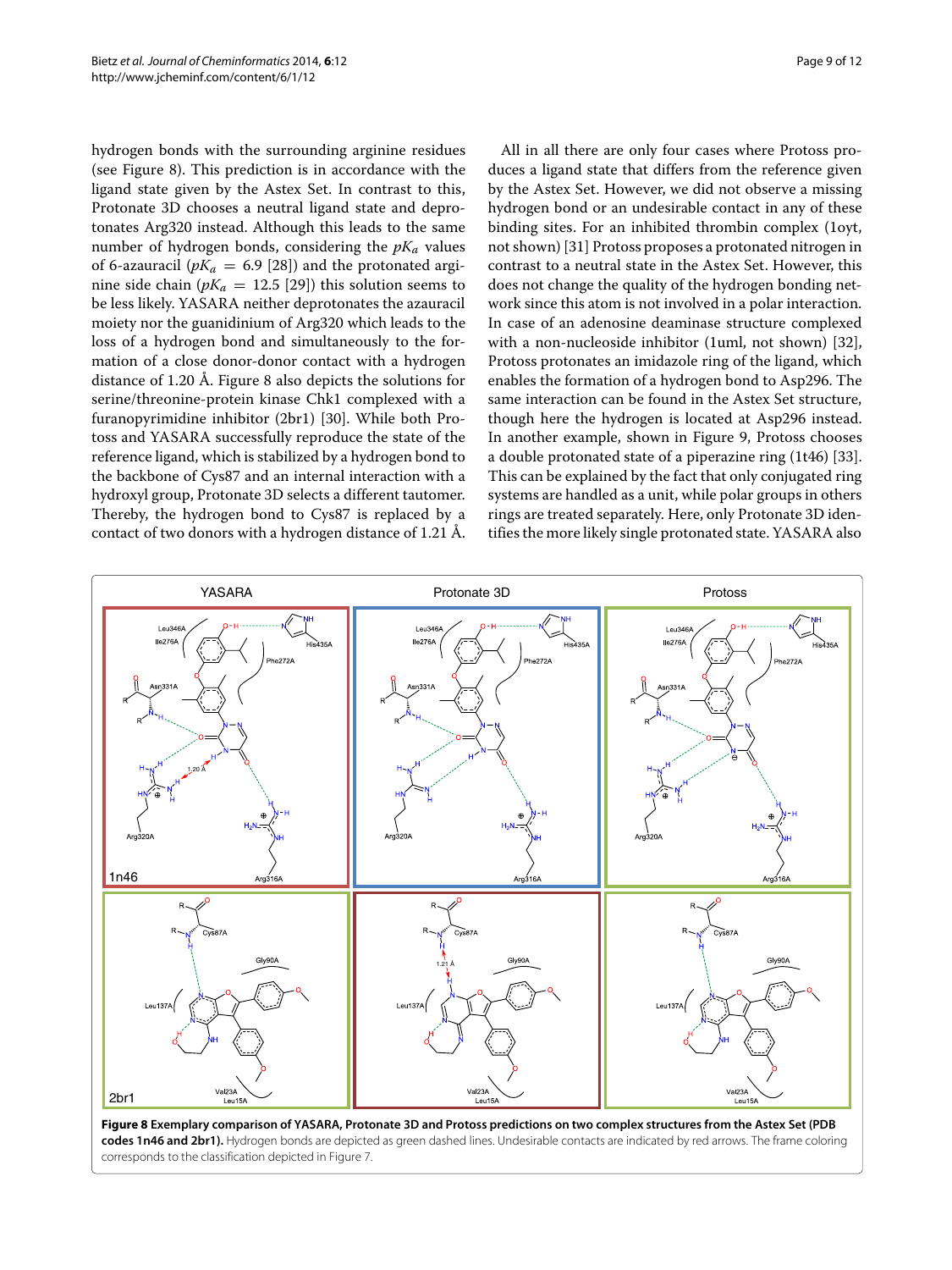

<span id="page-9-0"></span>predicts the double charged piperazine ring. However, as one of the piperazine nitrogen only interacts with a water molecule, this deviation has no significant effect on the hydrogen bonding network.

The only critical solution produced by Protoss constitutes the complex of E.coli 6-Hydroxymethyl-7,8 dihydropterin pyrophosphokinase and its substrate. For this target, all three tools fail to produce the correct redox form of the ligand. This might be reasoned in the exceptionally short bond length of carbon C7 and nitrogen N8 with a distance in the PDB file of  $1.35 \text{ Å}$  (1hq2) [\[34\]](#page-11-9). Interestingly, there is another PDB structure of the same complex which contains the oxidized form of the ligand (3ip0) [\[34\]](#page-11-9). Here, the same bond has a length of 1.34  $\AA$ (see Figure [10\)](#page-9-1). In this case, it is obviously a tough task to predict the correct redox form automatically only on the basis of heavy atom coordinates.

## **Computing time**

On average, the hydrogen prediction by Protoss took 2.47 seconds for a complex from the Astex Set. The median of this prediction series is 0.93 seconds. This includes file IO, preprocessing, and hydrogen bonding network optimization for the whole protein-ligand complex with all ligands, co-factors and water molecules. All runtime measurements were performed on a single core of an Intel Core i7-2600 with 3.4 GHz and 8 GB of memory.

#### **Conclusion**

There are several known cases in which a small change in the ligand molecule, resulting in a single additional hydrogen bond, makes a huge difference in binding affinity. Therefore, the correct assignment of the ligand's

<span id="page-9-1"></span>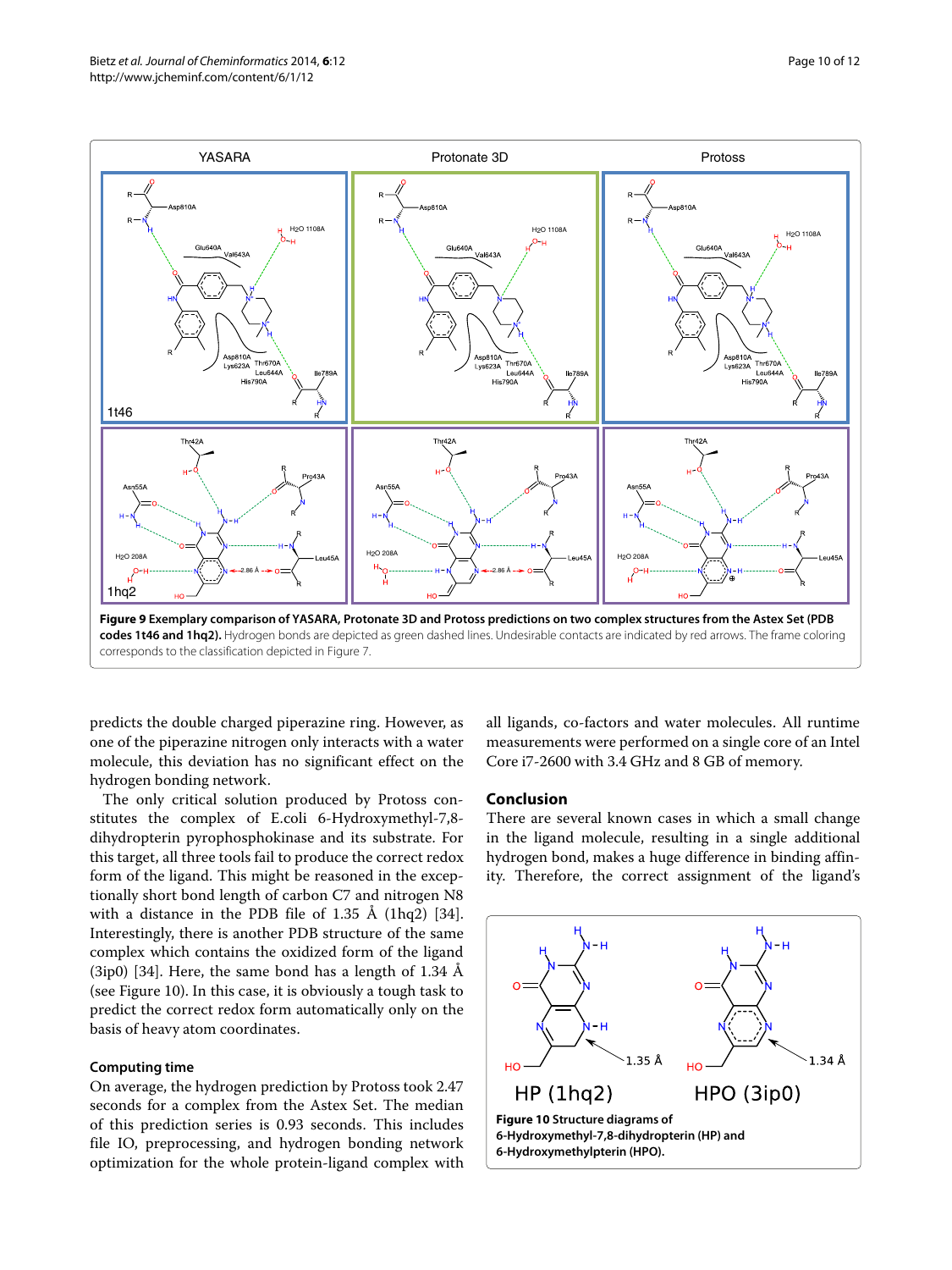tautomeric form, its protonation state and hydrogen orientations is a mandatory step in structure-based molecular design. Especially precise protein-ligand scoring functions, as a key component in docking and lead optimization procedures, rely on a correct protonation. Since validation procedures for docking and scoring are mostly based on carefully, hand-prepared test cases, the influence of wrong tautomerism and protonation is quickly overseen.

Several methods exist already addressing this important preprocessing step, however, most approaches lack a comprehensive model of ligand tautomerism. Here, we present a novel method for the placement of hydrogen coordinates in protein-ligand complexes under consideration of both tautomeric and protonation states. The method implements an optimization procedure designed to identify the best hydrogen bonding network based on a generic scoring function. Its main application is the automatic preparation of protein binding sites for structure-based virtual screening and large-scale statistical analysis of molecular interactions in biological systems. Our validation studies show that for this purpose our approach yields results which are in good agreement with manually adjusted ligand states. Numerous case studies demonstrate that the resulting molecular states are both comprehensible and chemically reasonable.

## **Availability**

Protoss is available free of charge for academic use as a web service at [http://www.zbh.uni-hamburg.de/protoss.](http://www.zbh.uni-hamburg.de/protoss)

#### **Competing interests**

The authors declare that they have no competing interests.

#### **Authors' contributions**

SB and SU contributed equally to this work. They developed the algorithmic concepts, implemented the software, tested it, and prepared the manuscript. BS contributed to the implementation and testing of Protoss. MR initiated the development and supervised the project. All authors read and approved the final manuscript.

#### **Acknowledgements**

The authors would like to express their thanks to the development team of BioSolveIT for the long standing cooperation in software development, especially Martina Brümmer for her help in creating a reliable, stable and well-tested Protoss executable.

#### **Author details**

1Center for Bioinformatics(ZBH), Universität Hamburg, Bundesstr. 43, 20146 Hamburg, Germany. <sup>2</sup>Current address: BioSolveIT GmbH, An der Ziegelei 79, 53757 St. Augustin, Germany.

#### Received: 6 January 2014 Accepted: 17 March 2014 Published: 3 April 2014

#### **References**

<span id="page-10-0"></span>1. Berman HM, Westbrook J, Feng Z, Gilliland G, Bhat TN, Weissig H, Shindyalov IN, Bourne PE: **The protein data bank.** *Nucleic Acids Res* 2000, **28**(1):235–242.

- <span id="page-10-1"></span>2. Forrest LR, Honig B: **An assessment of the accuracy of methods for predicting hydrogen positions in protein structures.** *Proteins: Struct, Funct, Bioinf* 2005, **61**(2):296–309.
- <span id="page-10-2"></span>3. Brünger AT, Karplus M: **Polar hydrogen positions in proteins: empirical energy placement and neutron diffraction comparison.** *Proteins: Struct, Funct, Bioinf* 1988, **4**(2):148–156.
- 4. Bass MB, Hopkins DF, Jaquysh WAN, Ornstein RL: **A method for determining the positions of polar hydrogens added to a protein structure that maximizes protein hydrogen bonding.** *Proteins: Struct, Funct, Bioinf* 1992, **12**(3):266–277.
- 5. Hooft RW, Sander C, Vriend G: **Positioning hydrogen atoms by optimizing hydrogen-bond networks in protein structures.** *Proteins: Struct, Funct, Bioinf* 1996, **26**(4):363–376.
- 6. Word JM, Lovell SC, Richardson JS, Richardson DC: **Asparagine and glutamine: using hydrogen atom contacts in the choice of side-chain amide orientation.** *J Mol Biol* 1999, **285**(4): 1735–1747.
- 7. Li X, Jacobson MP, Zhu K, Zhao S, Friesner RA: **Assignmentof polar states for protein amino acid residues using an interaction cluster decomposition algorithm and its application to high resolution protein structure modeling.** *Proteins: Struct, Funct, Bioinf* 2007, **66**(4):824–837.
- <span id="page-10-3"></span>8. Bayden AS, Fornabaio M, Scarsdale JN, Kellogg GE: **Web application for studying the free energy of binding and protonation states of protein–ligand complexes based on hint.** *J Comput Aided Mol Des* 2009, **23**(9):621–632.
- <span id="page-10-4"></span>9. Labute P: **Protonate3d: assignment of ionization states and hydrogen coordinates to macromolecular structures.** *Proteins: Struct, Funct, Bioinf* 2009, **75**(1):187–205.
- <span id="page-10-5"></span>10. Molecular Operating Environment (MOE), 2013.08. Chemical Computing Group Inc., 1010 Sherbooke St. West, Suite #910, Montreal, QC, Canada, H3A 2R7; 2013.
- <span id="page-10-6"></span>11. Daylight Theory Manual, version 4.9. Aliso Viejo: Daylight Chemical Information Systems, Inc.; 2008. [\[http://www.daylight.com/dayhtml/doc/](http://www.daylight.com/dayhtml/doc/theory/index.html) [theory/index.html\]](http://www.daylight.com/dayhtml/doc/theory/index.html) Accessed January 6, 2014.
- <span id="page-10-7"></span>12. Weininger D: **Smiles, a chemical language and information system. 1. introduction to methodology and encoding rules.** *J Chem Inf Comput Sci* 1988, **28**(1):31–36.
- <span id="page-10-8"></span>13. Krieger E, Jr Dunbrack RL, Hooft RW, Krieger B: **Assignment of protonation states in proteins and ligands: combining pka prediction with hydrogen bonding network optimization.** In *Computational Drug Discovery and Design*. New York: Springer; 2012:405–421.
- <span id="page-10-9"></span>14. Krieger E, Koraimann G, Vriend G: **Increasing the precision of comparative models with yasara nova-a self-parameterizing force field.** *Proteins: Struct, Funct, Bioinf* 2002, **47**(3):393–402.
- <span id="page-10-10"></span>15. Canutescu AA, Shelenkov AA, Dunbrack RL: **A graph-theory algorithm for rapid protein side-chain prediction.** *Protein Sci* 2003, **12**(9):2001–2014.
- <span id="page-10-11"></span>16. Urbaczek S, Kolodzik A, Fischer JR, Lippert T, Heuser S, Groth I, Schulz-Gasch T, Rarey M: **Naomi - on the almost trivial task of reading molecules from different file formats.** *J Chem Inf Model* 2011, **51**(12):3199–3207.
- <span id="page-10-12"></span>17. Lippert T, Rarey M: **Fast automated placement of polar hydrogen atoms in protein-ligand complexes.** *J Cheminf* 2009, **1**(1):13.
- <span id="page-10-13"></span>18. **PDB Format.** version 3.3. [\[http://www.wwpdb.org/documentation/](http://www.wwpdb.org/documentation/format33/v3.3.html) [format33/v3.3.html\]](http://www.wwpdb.org/documentation/format33/v3.3.html) (accessed Nov 6, 2012).
- <span id="page-10-14"></span>19. Urbaczek S, Kolodzik A, Heuser S, Groth I, Rarey M: **Reading pdb: perception of molecules from 3d atomic coordinates.** *J Chem Inf Model* 2013, **53**(1):76–87.
- <span id="page-10-15"></span>20. Gillespie RJ, Robinson EA: **Models of molecular geometry.** *Chem Soc Rev* 2005, **34:**396–407.
- <span id="page-10-16"></span>21. Urbaczek S, Kolodzik A, Rarey M: **The valence state combination model a generic framework for handling tautomers and protonation states.** *J Chem Inf Model* 2014, **54**(3):756–766.
- <span id="page-10-17"></span>22. Rarey M, Kramer B, Lengauer T, Klebe G: **A fast flexible docking method using an incremental construction algorithm.** *JMol Biol* 1996, **261**(3):470--489.
- <span id="page-10-18"></span>23. Feng Z, Chen L, Maddula H, Akcan O, Oughtred R, Berman HM, Westbrook J: **Ligand depot: a data warehouse for ligands bound to macromolecules.** *Bioinformatics* 2004, **20**(13):2153–2155.
- <span id="page-10-19"></span>24. Kellenberger E, Muller P, Schalon C, Bret G, Foata N, Rognan D: **sc-pdb: an annotated database of druggable binding sites from the protein data bank.** *J Chem Inf Model* 2006, **46**(2):717–727.